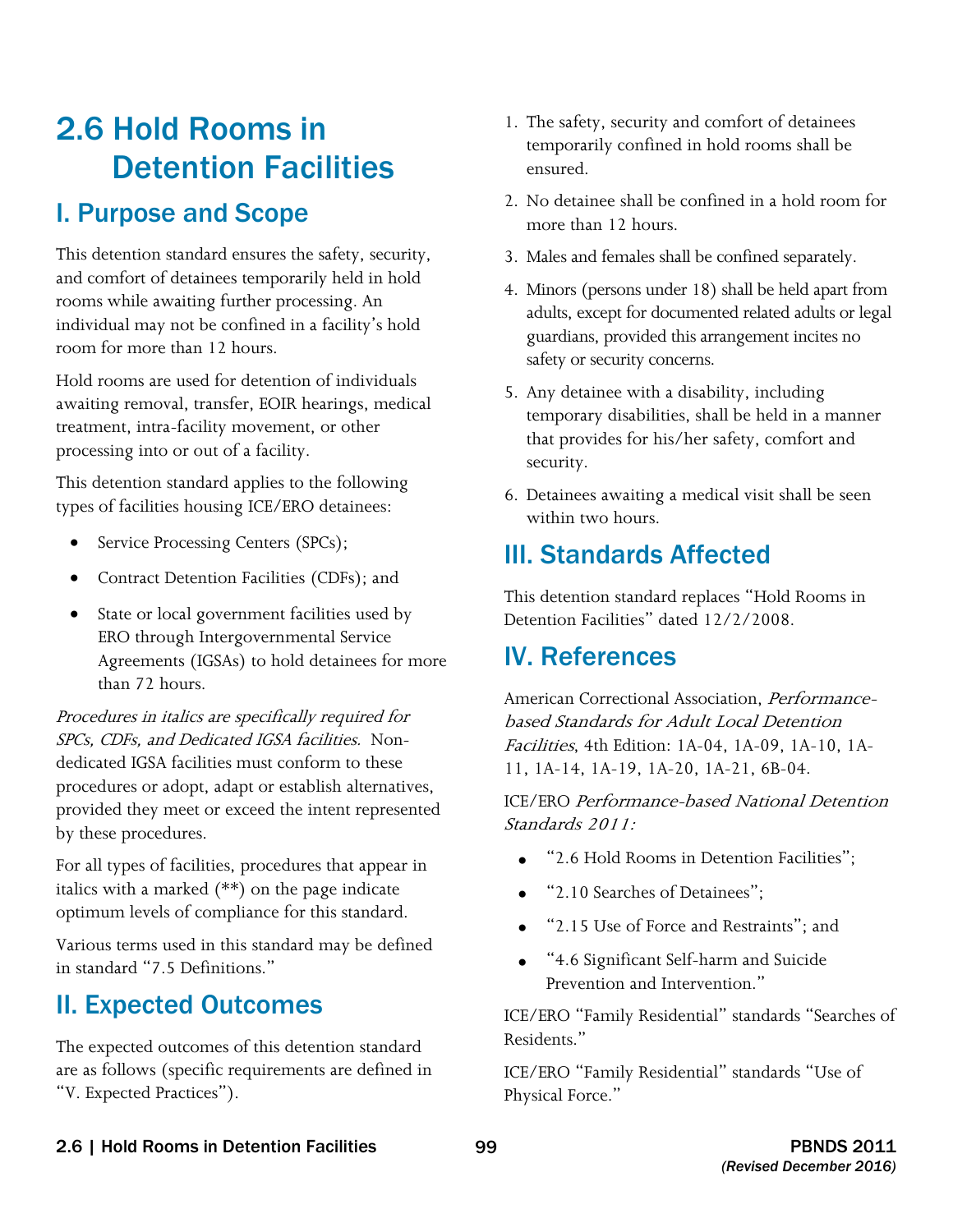## V. Expected Practices

## A. Physical Conditions

Based on the ICE/ERO Hold Room Design Guide, hold rooms in SPCs and CDFs must comply with the criteria in italics in this subsection. All other facilities are encouraged to make appropriate modifications to meet the criteria specified in the ICE/ERO Hold Room Design Guide.

- 1. Each hold room shall be situated within the facility's secure perimeter.
- 2. Each single-occupant hold room shall contain a minimum of 37 square feet (seven unencumbered square feet for the detainee, five square feet for a combination lavatory/toilet fixture and 25 square feet for wheelchair turnaround). Multiple-occupant hold rooms shall provide an additional seven square feet of unencumbered space for each additional detainee. "Unencumbered space" does not include space taken up by benches and tables.
- 3. Each hold room shall be well ventilated and well lit. All activating switches and controls shall be located outside the room, in places accessible to staff only.
- 4. Each hold room shall contain sufficient seating for moveable furniture. Benches shall provide 18" of seat space per detainee and may be bolted to the the maximum room-capacity but shall contain no floor or attached to the wall if the wall is of suitable construction.
- 5. Bunks, cots, beds and other sleeping apparatus are not permitted inside hold rooms. Exceptions shall be made for detainees who are ill, and for minors and pregnant women.
- modesty panels, in compliance with the 6. Each hold room shall be equipped with stainless steel, combination lavatory/toilet fixtures with applicable federal and state accessibility standards. Consistent with the International Plumbing Code:
- a. each small hold room (up to 14 detainees) shall have one combination unit; and
- b. each large hold room (15 to 49 detainees), shall have at least two combination units. (The Hold Room Design Standards A-E, HDR Architecture, recommends a third combination unit for a hold room with 30 or more detainees, or one combination unit for every 15 detainees.)
- 7. Each hold room shall have floor drain(s).
- 8. Hold-room walls shall be escape- and tamperproof (e.g., an eight-inch, reinforced concrete masonry unit wall). Impact-resistant, steelstudded surfaces shall meet this standard in existing buildings that cannot support reinforced concrete. The walls shall extend and be built into the floor/room structure above. Ceilings shall also be escape- and tamper-proof, preferably 10 to 16 feet high but no less than nine feet, except in currently existing facilities with lower floor-tofloor heights.
- 9. Each hold room shall have two-inch thick, detention-grade 14-gauge steel doors that swing outward, and the 14-gauge steel doorframes shall be grouted into the surrounding wall. Also required are tamper-resistant bolt locks, doormounted with paracentric keys or jamb-mounted with mogul keys.
- 10. The solid doors shall be equipped with securityglass or barred windows, 12"x12", installed at eye level for convenient visual checks. Security bars or mesh doors shall be of appropriately sturdy construction to prevent escape.
- 11. Primary surveillance shall be through observation windows to the side of the hold-room doors. Observation windows shall start about three feet from the floor and extend no higher than the top of the door.
- 12. The glazing shall meet or exceed the impactresistant standard of glass-clad polycarbonate

#### 2.6 | Hold Rooms in Detention Facilities 100 100 PBNDS 2011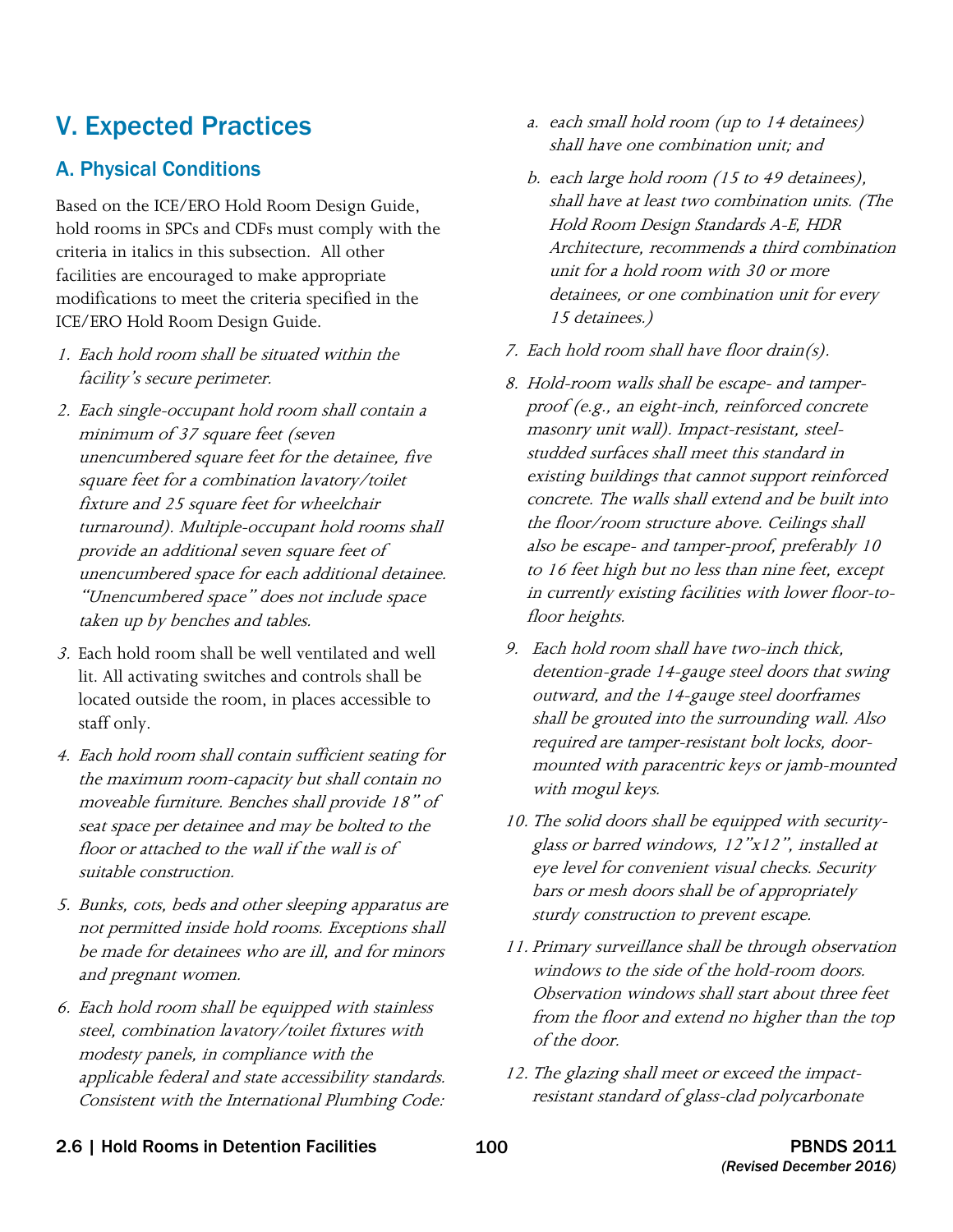laminate. Window jambs shall be 14-gauge steel.

13. Detainees shall have access to potable water in hold rooms.

## B. Unprocessed Detainees

An individual may not be held in a hold room for more than 12 hours.

- 1. Unaccompanied minors (persons under 18) and (ORR) procedures. While in custody juveniles parent(s) or legal guardians accompanied by minor children shall not be placed in hold rooms, unless they have shown or threatened violent behavior, have a history of criminal activity, or have given staff reasonable grounds to expect an escape attempt. As soon as it is determined that an unaccompanied minor is being detained, immediate efforts shall be coordinated with the ICE/ERO Juvenile Family and Residential Management Unit (JFRMU) to move the minor within 72 hours, to an approved facility designated for the placement of unaccompanied minors by the U.S. Department of Health and Human Services Office of Refugee Resettlement shall be detained in the least restrictive setting appropriate to the juvenile's age and special needs, provided that such setting is consistent with the need to protect the juvenile's well-being and that of others, as well as with any other laws, regulations, or legal requirements.
- 2. Persons exempt from placement in a hold room due to obvious illness, special medical, physical and or psychological needs, or other documented reasons shall be seated in an appropriate area designated by the facility administrator outside the hold room, under direct supervision and control, barring an emergency. If the physical layout precludes holding such individuals outside the hold room, they may be held in separate rooms, if available.
- 3. Males shall be segregated from females at all times (even if married).
- 4. Any minor (persons under 18) shall be held apart from adults, minimizing sight, sound, and physical contact, unless the juvenile is in the presence of an adult member of the family unit (determined through reliable evidence of a family relationship) or legal guardian, and provided there are no safety or security concerns with this arrangement. (For more information regarding juveniles, see Flores v. Reno.)
- identified disabilities, including temporary 5. Detainees with open, obvious, apparent, or other disabilities, shall be housed in a manner that accommodates their disability(ies) and provides for safety, comfort and security.
- 6. Detainees shall be provided with basic personal hygiene items (e.g., water, disposable cups, soap, toilet paper, feminine-hygiene items, diapers and sanitary wipes), as appropriate.
- 7. If the hold room is not equipped with restroom facilities, the shift supervisor shall position an officer within sight or earshot of the hold room, to provide detainees with regular access to toilet facilities, which shall be as close as possible within the facility's security perimeter. Detainees using the restroom shall be closely monitored, under direct supervision. Detainees with disabilities shall be provided appropriate assistance and access to accessible toilet facilities in the hold room or holding area.

### C. Detainee Search

Officers shall inspect parcels, suitcases, bags, bundles, boxes and other property before accepting any item of property.

 Before placing a detainee in a room, staff shall do a pat-down search for weapons or contraband.

- 1. The pat-down search shall be done by a staff member of the same gender as the detainee, unless one is not available.
- 2. A pat-down search is required, even if another section

### 2.6 | Hold Rooms in Detention Facilities 101 101 101 PBNDS 2011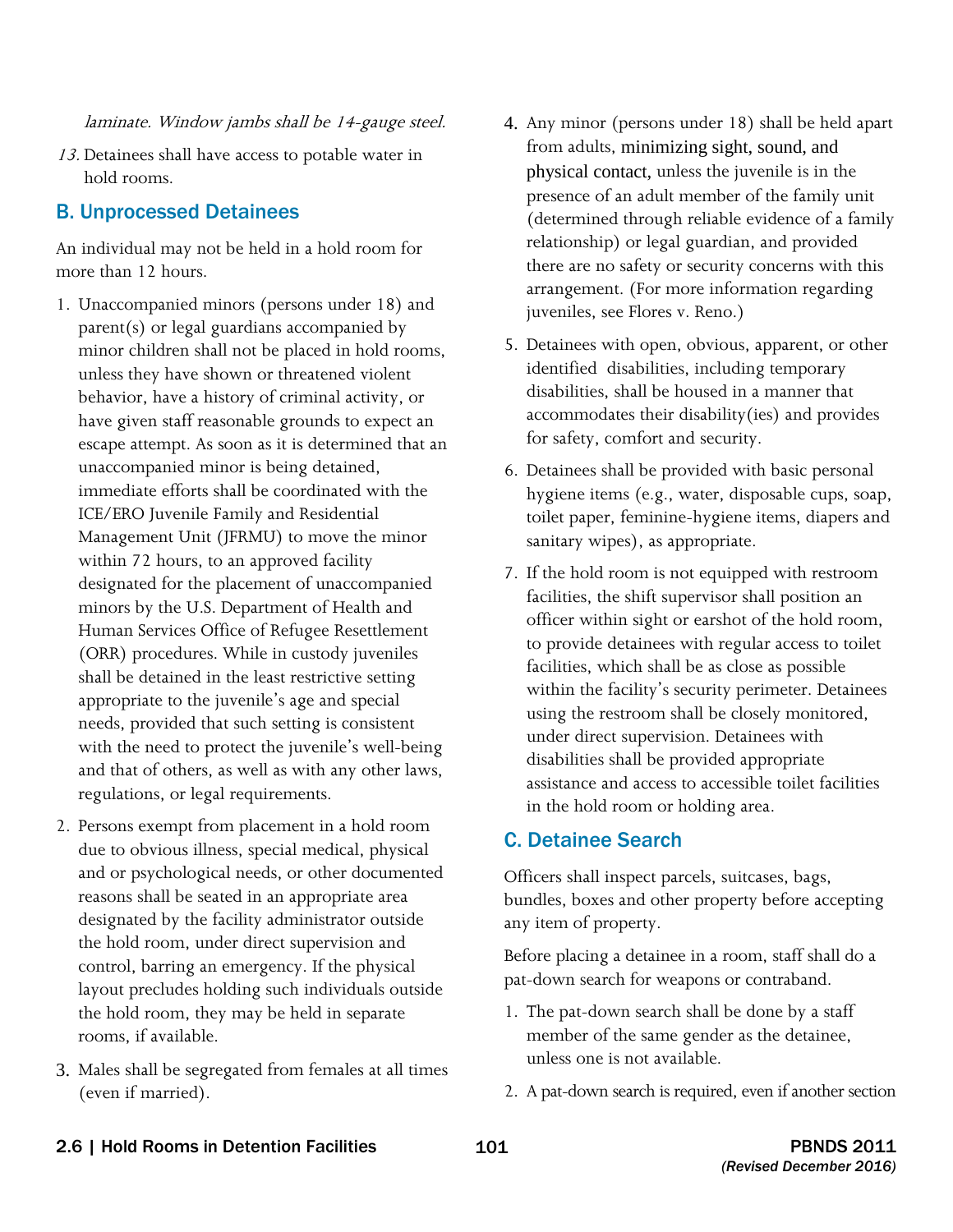or agency claims to have completed one.

If the pat-down search indicates the need for a more thorough search (e.g., in cases of reasonable suspicion of contraband or weapon possession), a strip search shall be conducted, in accordance with standard "2.10 Searches of Detainees" and/or the "Family Residential" standard on "Searches of Residents."

Staff shall remove from a detainee's possession any sharp objects, including pens, pencils, knives, nail files and other objects that could be used as weapons or to deface property.

## D. Basic Operational Procedures

- 1. Before placing a detainee in a hold room, an detainee presents any open, obvious or apparent officer shall observe and evaluate whether the disabilities, mental health concerns, or other special needs. If any such special needs, including any disabilities, or concerns, are apparent, the officer shall notify appropriate staff.
- 2. Each facility shall maintain a detention log (manual or electronic) into which the hold room officer shall immediately enter specific information on an ICE/ERO detainee's placement in a hold room.

The detention log shall record each detainee's:

- a. name;
- b. sex;
- c. age;
- d. A-number;
- e. *nationality*;
- f. reason for placement;
- g. time in;
- h. time out; and
- i. date and time of new age determination. The log shall also provide space to record meal

times, visual checks, security concerns (which may also necessitate an incident report) and comments.

### 3. Meals:

- a. Officers shall offer a meal to any adult held in a hold room for more than six hours. (Officers shall question newly arrived individuals to determine when he/she last ate, and, if appropriate, provide a meal soon after arrival in the hold room.)
- b. Each minor shall receive meal service regardless of the time in custody or time of arrival.
- c. Minors, pregnant women and others with evident medical needs shall have access to snacks, milk and juice.
- d. To the extent practicable, officers shall be sensitive to detainees' cultural, religious and medical culinary restrictions and differences.
- 4. Staff shall ensure that sanitation, temperatures and humidity in hold rooms are maintained at acceptable and comfortable levels. Minors, pregnant women and others with evident medical needs shall have temporary access to temperatureappropriate clothing and blankets.
- 5. Officers shall closely and directly supervise hold rooms through the following means:
	- a. continuous auditory monitoring, even when the hold room is not in the officer's direct line of sight;
	- b. visual monitoring at irregular intervals at least every 15 minutes, each time recorded in the detention log, to include the time, the officer's printed name, and any unusual behavior or complaints under "comments"; and
	- c. constant surveillance of any detainee exhibiting signs of hostility, depression, or similar behaviors. In such cases, the officer shall notify the shift supervisor. (See standard

### 2.6 | Hold Rooms in Detention Facilities 102 102 TENDS 2011